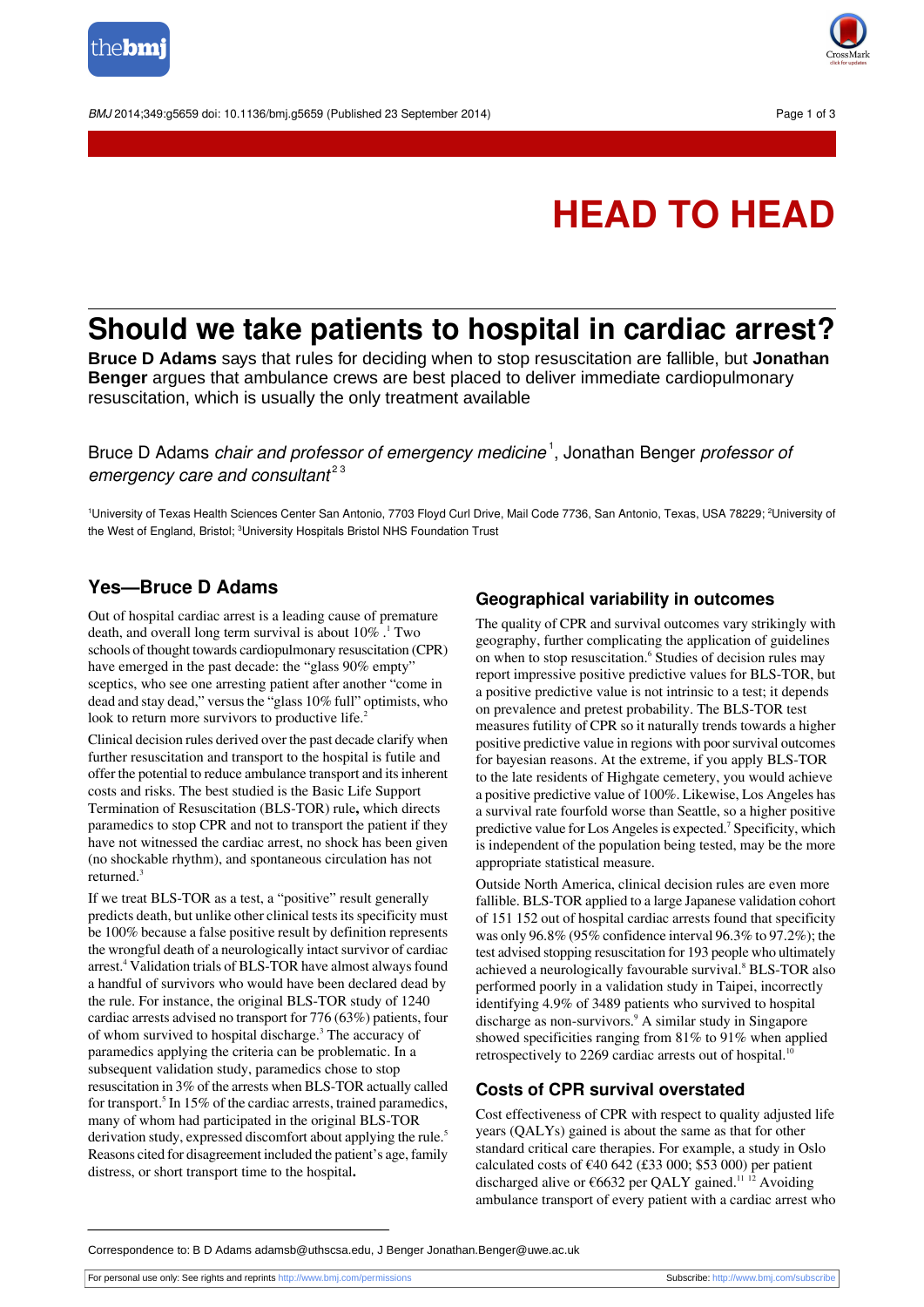died in the emergency room would save the US Medicare programme only \$58m, which is less than 0.1% of its total annual losses from fraud alone.<sup>13</sup> The fear that CPR creates long term neurovegetative survivors is not borne out by the data. For the most part, patients that are destined to die do so fairly soon.<sup>12</sup>

All this effort is to what end? A modest reduction in patient transport rates? The rate of ambulance crashes with full lights and sirens is  $45.9/100\,000$  patient journeys.<sup>2</sup> We would need to halt 2178 ambulance transports to prevent a single injury, but with a false positive rate of just 1% that effort would result in more than 20 unnecessary deaths.

#### **Post-termination care and future promises**

Less tangible yet no less important considerations, such as the sentiments of the family, must be incorporated into this literally life and death process. Sudden cardiac death at home is enormously stressful for families, but ambulances in many jurisdictions will not transport dead people, leaving survivors without adequate grief counselling and logistical arrangements for autopsy, funeral, or organ donation. An estimated 5% of all organs harvested are from legally brain dead patients who received CPR, so reducing ambulance transport of patients in cardiac arrest could diminish organ donations.<sup>14</sup>

Finally, advances in CPR research are emerging, most notably in extracorporeal cardiopulmonary resuscitation and in the regionalisation of centres that specialise in new coronary interventions and therapeutic hypothermia.<sup>15</sup> These promising hospital based resuscitative strategies may change our definition of who is and who is not salvageable.<sup>16</sup>

#### **No—Jonathan Benger**

Cardiac arrest outside hospital is a common and catastrophic medical emergency experienced by about 60 000 people a year in the UK.<sup>17</sup> Less than 10% survive to discharge from hospital.<sup>18</sup>

The sooner spontaneous circulation returns, the better the prognosis. The chance of achieving this depends on the cause of arrest: patients with a cardiac rhythm amenable to defibrillation (ventricular fibrillation or pulseless ventricular tachycardia) have much better outlooks.<sup>19</sup>

The mainstay of treatment in all arrests is cardiopulmonary resuscitation (CPR), and international resuscitation guidelines emphasise the importance of continual and effective chest compressions, accompanied by rescue breathing.<sup>20</sup> High quality CPR increases the chance of survival and buys time while waiting for a defibrillator or for other interventions to take effect. However, we have few other treatments. No drug has been shown to improve long term survival in patients with cardiac arrest outside hospital.<sup>21</sup> Although many other interventions have been proposed, all lack evidence of clinical effectiveness in a general population.<sup>22</sup>

#### **Hospital has little to offer**

Ambulance services throughout the developed world tend to take patients in cardiac arrest to hospital, with CPR ongoing. This seems intuitive: these patients are critically ill, and hospital seems the obvious place to go. Indeed, when only hospital had defibrillators, the logic was clear.<sup>23</sup> However, this is no longer the case, and hospitals have nothing to offer almost all such patients beyond the care that is provided by a well trained and equipped ambulance service. Furthermore, taking such patients to hospital may be harmful. Preparing patients for transport, moving them, and driving them to hospital leads to pauses in CPR and suboptimal chest compressions, even with the most

skilled and committed staff. And it is not only the patient who is at risk: driving at speed with warning lights and sirens risks road traffic collisions that may themselves cause injury and death.

This has to stop. Ambulance clinicians are the experts in managing out of hospital cardiac arrest, and the best chance of return of spontaneous circulation, followed by long term survival, is in the first few minutes. Ambulance staff must be empowered to use their skills to optimise CPR, achieve early defibrillation, and deliver the best possible care at the scene, with no thought of transport until spontaneous circulation has returned or it becomes clear that the patient has no chance of survival. Once spontaneous circulation has returned the patient should be stabilised and transported to a "cardiac arrest centre" capable of providing coronary angiography, computed tomography, and critical care with temperature control. $^{24}$  If spontaneous circulation does not return then the patient's death should be accepted and made as dignified as possible.

In rare circumstances transport to hospital with ongoing CPR is justified—for example, when cardiac arrest results from hypothermia or drug overdose and in some cases of refractory ventricular fibrillation.<sup>25</sup> Medical advances such as out of hospital extracorporeal life support also offer hope of better survival in future.<sup>26</sup>

#### **Need for a rational approach**

This applies as much to children as it does to adults: too often the stark tragedy of a small child in cardiac arrest prompts ambulance staff to scoop up the child in arms, run to the ambulance, and drive as fast as possible to hospital. Yet this response may paradoxically deny the child the optimal chest compressions and oxygenation that he or she desperately needs and which have the greatest chance of success when delivered immediately, rather than later in the back of a moving ambulance or on arrival at hospital.

If further expertise, or transport, is deemed necessary then this should come to the patient and be delivered by a specialist team that has access to equipment such as automated chest compression devices, ultrasound and central venous access, temperature regulation, and, perhaps, extracorporeal oxygenation. This will ensure that only patients with a chance of benefiting from hospital transfer will receive it, and in a consistent way.

For the majority of patients, however, it is time to call a halt to transport in cardiac arrest and to concentrate on providing the best possible resuscitation skills at scene, empowering and supporting ambulance staff. This is not a new idea, yet little progress has been made over the past two decades.<sup>2</sup> Termination of resuscitation (TOR) rules have been derived and validated in several countries<sup>3</sup><sup>29-31</sup> and have been shown to significantly reduce the rate of futile transportation,<sup>32</sup> yet their considerable potential has never been realised in the United Kingdom. However, TOR rules are only part of what is required: more must also be done to educate staff and the public about best possible care and what to expect when cardiac arrest occurs outside hospital—that is, excellent resuscitation undertaken at the scene (by bystanders initially and continued by the ambulance service) until spontaneous circulation returns or it becomes clear that nothing more can be done.

Competing interests: Both authors have read and understood BMJ policy on declaration of interests and have no relevant interests to declare.

Provenance and peer review: Commissioned; not externally peer reviewed.